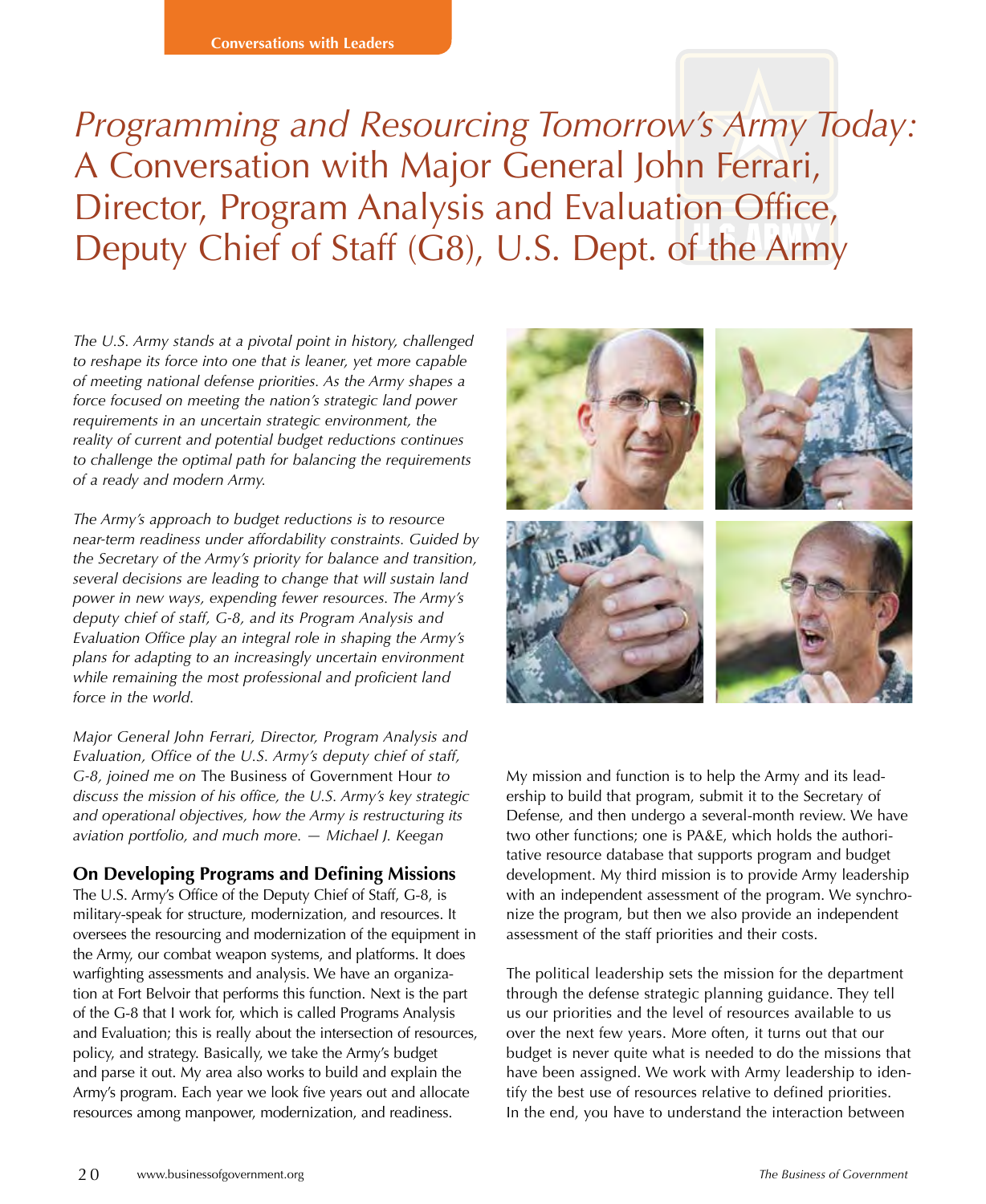the laws of physics and getting things done, the money, and the mission.

Just to reiterate, our core functions are to:

- build and explain the Army program and Future Years Defense Program (FYDP),
- assess, integrate, and synchronize the program,
- develop and maintain the Army's authoritative resource position database, and
- coordinate programming and budgeting phases to ensure an effective transition to the Army budget.

#### **On Challenges**

The biggest challenge we face is fiscal uncertainty. Managing the budget realities is very difficult on a year-to-year basis because like any organization, you need a reasonable level of certainty in the funding levels in order to make long-term decisions.

The second challenge involves the uncertainty in the world today and the changing threat environment. We have missions and the resources to meet them, and even though the resources are uncertain, so are the missions. For instance, about 12 to 18 months ago when the defense strategy was set, there were many assumptions made. We were going to focus our resources and our troops in the Pacific. Now, there is ISIS, the Russians in the Ukraine, and Crimea. Today, the United States Army would have eight of its 10 division headquarters engaged around the world. We've had troops going to Africa to deal with the Ebola outbreak, which we hadn't anticipated. There is uncertainty in the mission and how you allocate the resources therein. This is our reality and it's a challenge: how do you take the uncertainty in the mission, the uncertainty in the money, and make long-term decisions? We're making decisions on weapon programs that are 10 or more years out, stationing forces, force mix and training, and ultimately it is our job to help senior leadership to balance them all … accept the uncertainty, anticipate the surprises, and use finite resources as efficiently and effectively as possible.

## **On the U.S. Army Operating Concept: Winning in a Complex World**

One of our most important duties as Army professionals is to think clearly about the problem of future armed conflict. That is because our vision of the future must drive change to ensure that Army forces are prepared to prevent conflict, shape the security environment, and win wars. In December 2014, the Army Operating Concept (AOC) was released. It describes how future Army forces will prevent conflict, shape security environments, and win wars while operating as part of our Joint Force and working with multiple partners.



Just a quick history lesson: if you think back to the '80s during the Cold War when I came in, we had what was called the Air/ Land Battle Doctrine, which was really focused on defeating the Soviet threat in case of an attack. It was a large mass army, hundreds of thousands lined up from the north of Germany to the south, ready to defend against the Soviet threat. What we then went to in the 2000s with the operations in Iraq and Afghanistan was different, but similar in that we put a large part of the Army into one country. However, instead of operating as a very large unit to defend a very large nation state attack, the Army was operating in a very decentralized manner against a more insurgent type threat, but it was still 150,000 people in one country focused on a single mission, operating decentralized and in small units rather than a large unit.

The AOC guides future force development by identifying first-order capabilities that the Army needs to support U.S. policy objectives. It provides the intellectual foundation and framework for learning and for applying what we learn to future force development. The purpose of the Army Operating Concept is to ask big questions, not focus on small answers. This concept focuses on three big questions: what level of war is the concept going to address, what is the environment we think Army forces will operate in, and what is the problem we are trying to solve? It is our mission to be ready for those unknown contingencies.

## **On Informing Army Senior Leadership Decision Making**

Our job is to provide senior leadership with the best possible information, so that they can make the best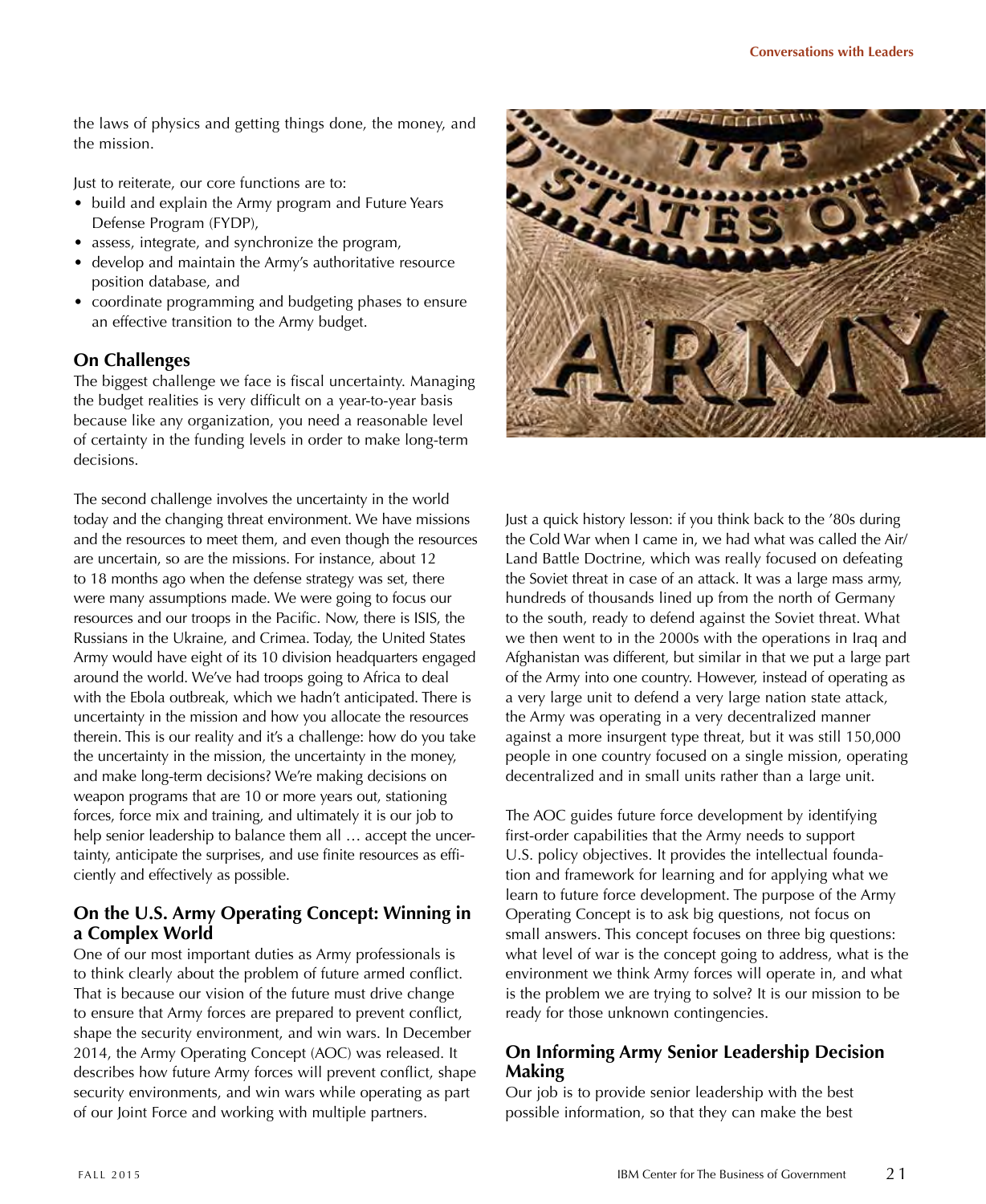possible decision. I wouldn't be able to do this without talented people. You need people with a wide range of skill sets who can think analytically, understand how to use data, and how resourcing and politics work, or you won't get to an answer.

We also have a number of different quantitative and qualitative tools at our disposal. These tools and our talent come together to look at the challenges and the mission sets. We work to understand and decompose the problems faced into actionable decisions. We boil down the problems faced to

a key set of issues. We're then able to take data, either wargaming analysis, data from the resourcing database, or readiness data, and marry together the relevant information for the related decision. Doing this provides senior leadership with the best available information that can inform their decisionmaking process across a wide array of programs.

To illustrate further, we look across three broad portfolios and try to seek balance. The first portfolio is manpower. The Army is different than the other services in that other services man their equipment. In the Army, we equip our



#### **The PPBE process consists of four (4) distinct but overlapping phases:**

- **1. Planning:** The Planning phase of the PPBE Process is the definition and examination of alternative strategies—the analysis of changing conditions and trends, threat, technology, and economic assessments in conjunction with efforts to understand both change and the long-term implications of current choices.
- **2. Programming:** The Programming phase of the PPBE process defines and analyzes alternative force structures, weapon systems, and support systems together with their multi-year resource implications and the evaluation of various tradeoff options.
- **3. Budgeting:** The Budgeting phase of the PPBE process includes formulation, justification, execution, and control of the budget. The primary purpose is to scrutinize the first one or two years of a program's budget to ensure efficient use of resources.
- **4. Execution:** The Execution phase of the PPBE process is the real world application of the Planning, Programming, Budgeting and Execution process.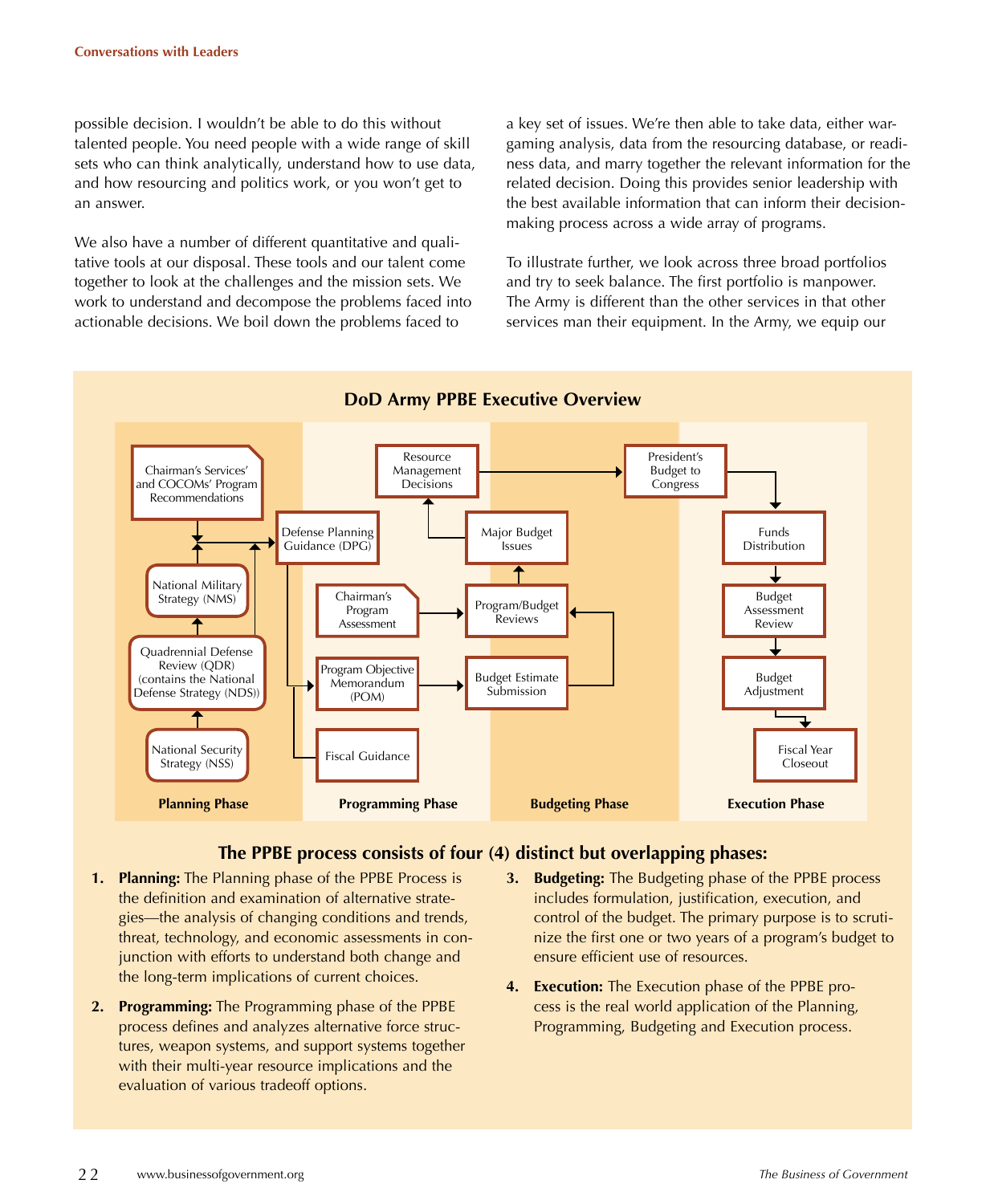"The biggest challenge we face is fiscal uncertainty. Managing the budget realities is very difficult on a year-to-year basis because like any organization, you need a reasonable level of certainty in the funding levels in order to make long-term decisions."



*— Major General John Ferrari*

manpower, so the Army is people. We are soldiers; soldiers supported by a civilian workforce that organizes, trains, and enables it to go out and conduct operations. Generally, the initial step is to figure out what structure the Army needs to accomplish its missions and how many people it will take. Manpower takes up roughly half of the Army's budget. Once the force structure is defined, then capabilities, modernization efforts, and types of equipment needed to meet the missions are determined. We also need to manage the investment portfolio. The investment portfolio makes up depending upon the budget cycle—roughly 18 percent to 22 percent of our budget. The other 30 percent of the budget goes toward readiness funding. This includes everything from training to education to the logistics that are needed to support the force and the installations needed to conduct operations.

In PA&E, the analysis we conduct always tries to find the balance and explores what balance even means. For example, Army leadership made decisions based on one proposed budget number, but now needs to respond to a 20 percent budget reduction from that original number. This reality presents significant challenges and requires serious



trade-offs and the balancing of risks, posing such questions as, do we take away from readiness or modernization?

We're in the process of shrinking the Army from 570,000 down to 490,000 at the end of this year. Over the last four years, we will have taken 80,000 soldiers out of the force. This is a long-term decision because once manpower and structure are taken out, it takes years and years to build them back. That said, we need to avoid becoming a "hollow" Army; that means not getting a phone call from the president that says he has to put a soldier in harm's way and that soldier hasn't been properly trained or hasn't been properly equipped, or we put soldiers in and we don't have enough of them. We can't get this wrong because we recognize that the soldier pays the price.

#### **On Planning, Programming, Budget, and Execution**

Former Secretary of Defense Robert McNamara established the DoD Planning, Programming, and Budgeting System (PPBS). Though often a maligned process, it has survived for a very long time because it does what it's supposed to do: it crafts a long-term planning horizon.

In theory, the planning phase gets it done and hands it to the programming phase, where I sit. It is our job to take the resources we have and marry them with specific programs. Many hard decisions and trade-offs are made during the programming phase of the Planning, Programming, Budget, and Execution (PPBE) process. From September to December, it is always an interesting time at the Pentagon because of program review. It is during these reviews when programs either get money or don't. Once that phase is complete, we then make the transition to the budget phase when the DOD comptroller gets the program and incorporates it as part of the department's overall budget. The president submits the overall budget and our budget determination is appropriated by Congress. Once the appropriation is done by Congress, it comes back to DOD and enters the execution phase of the process. This is the real-world application of the PPBE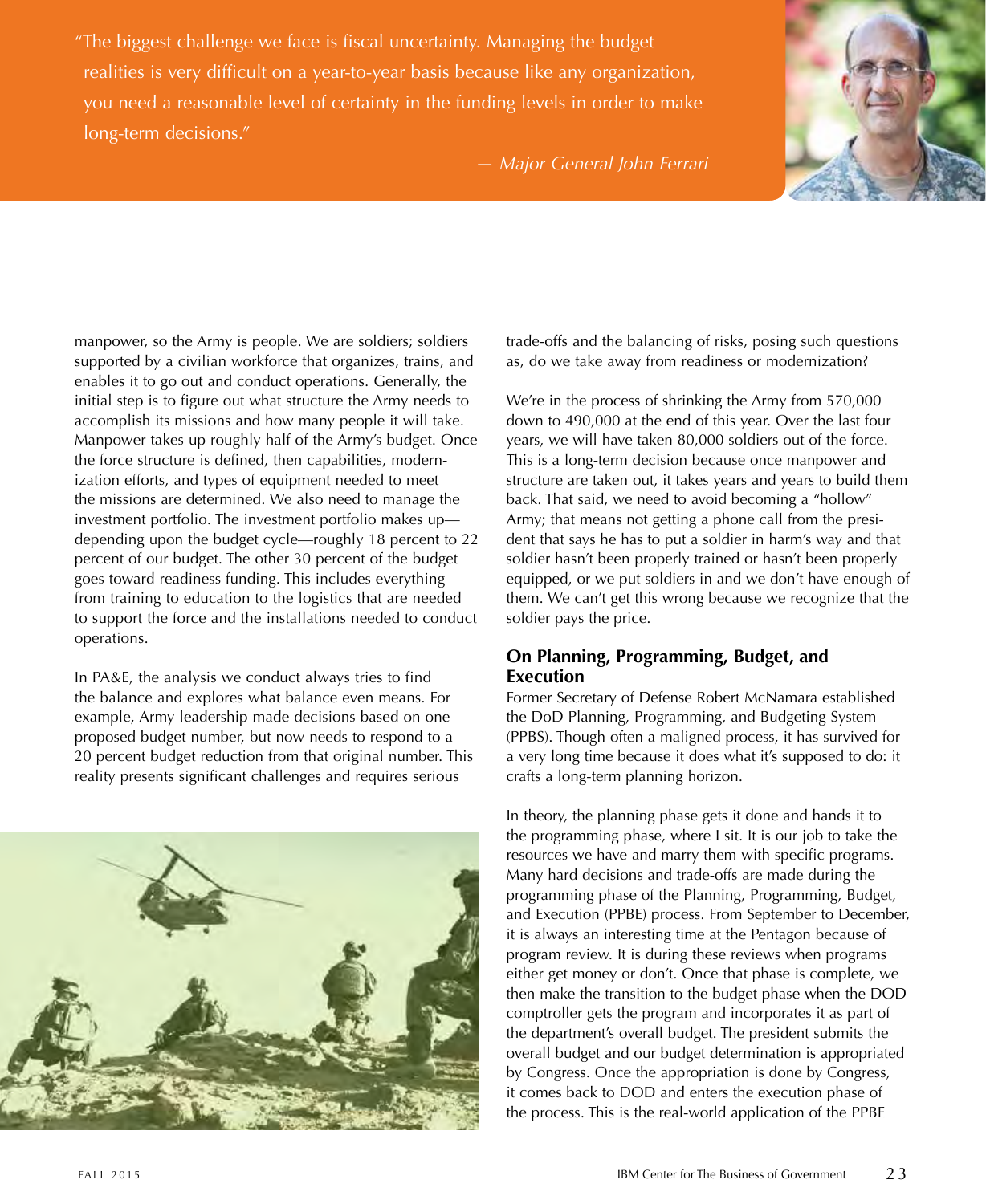"We're in the process of shrinking the Army from 570,000 down to 490,000 at the end of this year. Over the last four years, we will have taken 80,000 soldiers out of the force. This is a long-term decision because once manpower and structure are taken out, it takes years and years to build it back."